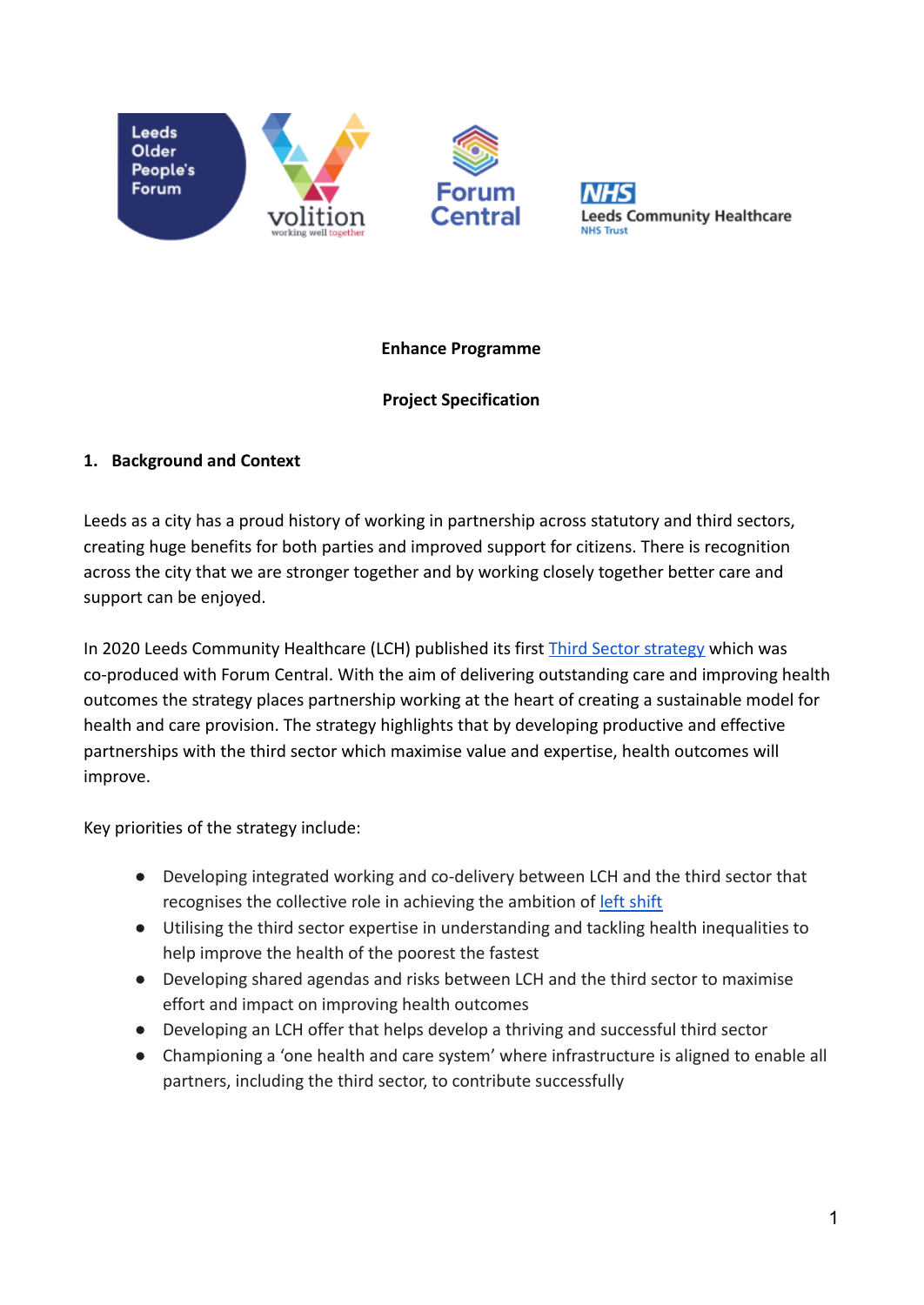## **2. Statement from Leeds Community Healthcare Trust**

*Leeds Community Healthcare NHS Trust has a strong history of partnership working with the third sector, to better meet people's healthcare needs and reduce health inequalities. We are committed to further developing this. We recognise the vital contribution the third sector can make in enabling people to leave hospital when they are ready to do so, staying well at home and avoiding unnecessary admission to hospital. We are proud of existing partnerships such as those with Age UK Leeds and Active Leeds that are achieving this every day and reducing demands on our services. The Enhance programme will fund additional capacity in the third sector, and by working together we will provide a better user experience and reduce the demands on the NHS. Third sector colleagues/providers will be critical to supporting people to stay well at home in many ways: supporting them to manage their long term conditions & wellbeing, keeping them safe and active, developing independence and addressing social isolation. We look forward to working together to achieve our shared commitment of enabling people to stay well at home or in the community and reduce time spent in hospital.*

We see the opportunity described in this specification as an excellent example of ways in which the third sector and health and care partners can work better together. Building on the strengths of both partners and trialling new ways to work in a system rather than in isolation.

By adopting a test and learn approach this project aims to develop new ways of working which places the care and support of the individual at its heart.

It is no surprise that the health and social care system is under extreme pressure. The level of need and demand for support is high and the repercussions of this can be seen across the third sector. Although this situation creates many challenges it can provide opportunities for improved communication and partnership working which ensures appropriate and timely support to the individual.

#### **3. Need**

This funding opportunity has arisen out of a need to work more efficiently and effectively but also with a determination to work to the strengths of different partners, develop opportunities to learn from each other and bring about long-term system-wide change. The health and social care sector is facing a tremendous amount of pressure and there are concerns that this could impact the ability of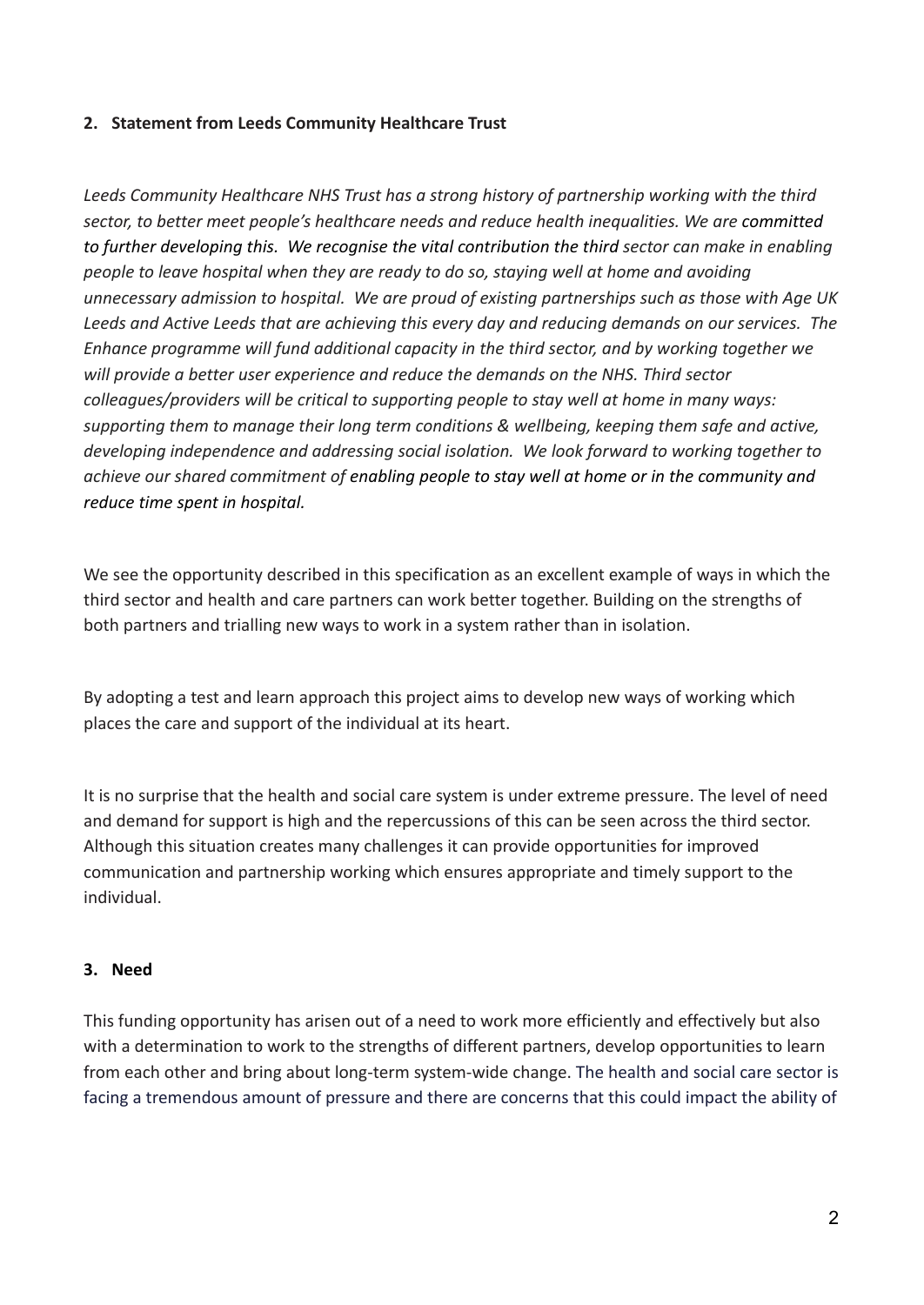the NHS and social care providers to deliver services. Although the level of challenge shouldn't be underplayed this also provides a unique opportunity for cross-sector working.

Leeds's ambition is to be a place where people age well: where older people are valued, feel respected and appreciated, and are seen as the assets they are. As of 2020, around 254,000 people out of a population of almost 800,000 in Leeds were aged 50 and older, 161,000 were aged 60 and over, and just over 34,100 were 80 and over. The city will need to think how it continues to respond to this demographic change and enable larger numbers of people to live independently for as long as possible. The fastest growing population group in Leeds is people aged 80 and over and this group is set to grow by half (from just over 34,500 to just over 51,000) by 2044 (data from The State of Ageing in Leeds report 2021)

The gap in life expectancy between our most deprived and least deprived communities remains stubborn. This emphasizes the need to improve socioeconomic conditions in the most disadvantaged areas. (State of Ageing in Leeds 2021)

Older people are more likely to have a disability or accessibility and mobility requirements, and one in five people aged 65–69 have difficulty with five or more daily activities like washing, dressing or eating. One in eight households in Leeds contains one person aged 65 or over living alone. (State of Ageing in Leeds 2021)

According to NHS Right Care around 10 per cent of people aged over 65 currently live with frailty, rising to between a quarter and a half of those aged over 85. People living with frailty sometimes find themselves in receipt of poor quality care and experience repeated avoidable admissions to hospitals and delayed discharges – resulting in worse health and wellbeing outcomes, and higher costs to health and care services. *(Delivering better outcomes for people living with frailty A vision for Leeds - 2019)* In a [Time to Shine learning report](https://www.opforum.org.uk/wp-content/uploads/2021/12/Supporting-Wellbeing-and-Independence-for-frailty-SWIFt-report-WEB-2.pdf) about the SWIfT project, the important need to develop stronger working relationships with health and social care professionals was highlighted. In addition to this the need for flexible support for older people with increased frailty and those restricted to their own home was highlighted as a priority. Key learning from that project tells us that the person-centred approach worked well, enabling project workers to go at the pace of the older person and allowing sensitivity to their needs. It also highlighted that projects worked well when a relationship of trust was built between the referral organisation and the project worker learning that we want to see built upon within the Enhance Programme.

Whilst we understand that the majority of people who will require the services that this programme commissions will be older people, we wish to emphasise that this fund is open to organisations who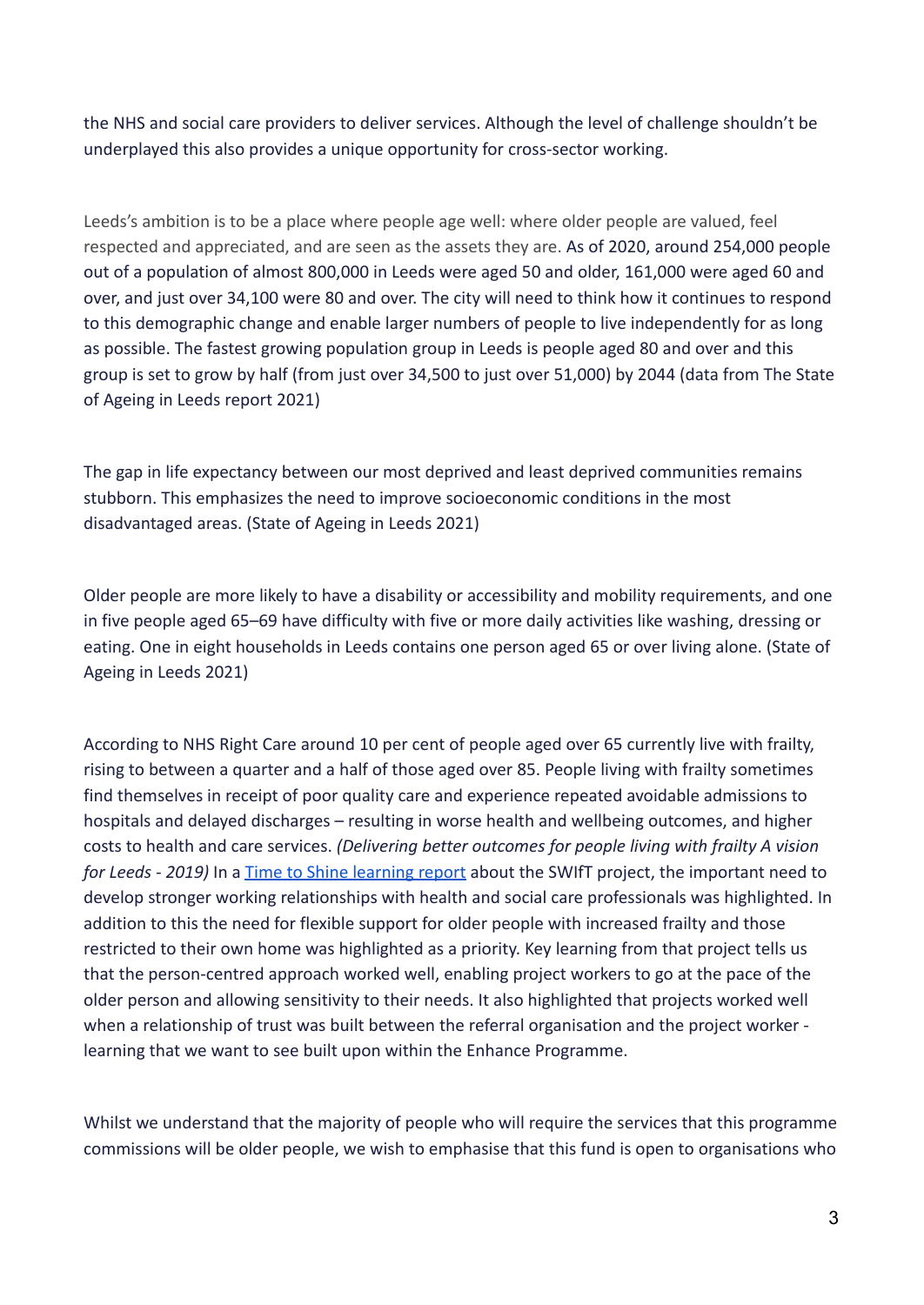support people of **all ages**. The need to support safe and sustainable discharge from hospital and to prevent hospital admission will be prevalent across all communities.

## **4. Meeting the Need**

This funding is open to new ideas and hopes to provide an opportunity for new models of care and support across Leeds.

There are 4 key things we will be looking for to ensure a standardised approach:-

- A. Third sector providing additional person-centred support when people are discharged from LCH Neighbourhood Teams. (A way of thinking of this could be what a person needs in the first 3 days, 3 weeks and 3 months post-discharge).
- B. Working closely with [Neighbourhood teams](https://www.leedscommunityhealthcare.nhs.uk/our-services-a-z/neighbourhood-teams/), perhaps making a joint visit, making a safe handover with the needs of the individual at the heart.
- C. Complementing the regular visits being made by the Neighbourhood Teams
- D. Supporting people to stay at home which is where they want to be and not in hospital
- E. Links into Local Care Partnership teamworking

We are looking for fresh approaches and interventions, based on effective partnership working. We already know that the third sector has a wide and varied approach and we are looking to harness the strength of the sector in developing a new approach to cross-sector working.

## **5. Test and Learn**

Through Time to Shine, Leeds Older People's Forum (LOPF) has developed a test and learn approach which encompasses research and intervention.

Test and learn also allows a level of flexibility in how projects meet their targets and outcomes but potential applicants should be aware that the output and outcome targets negotiated at the outset won't change once the project delivery has started. All delivery partners are encouraged to share their learning on what has and has not worked as this helps to understand the complexities involved and test out assumptions.

## **6. Programme outcomes**

#### **Enhance programme**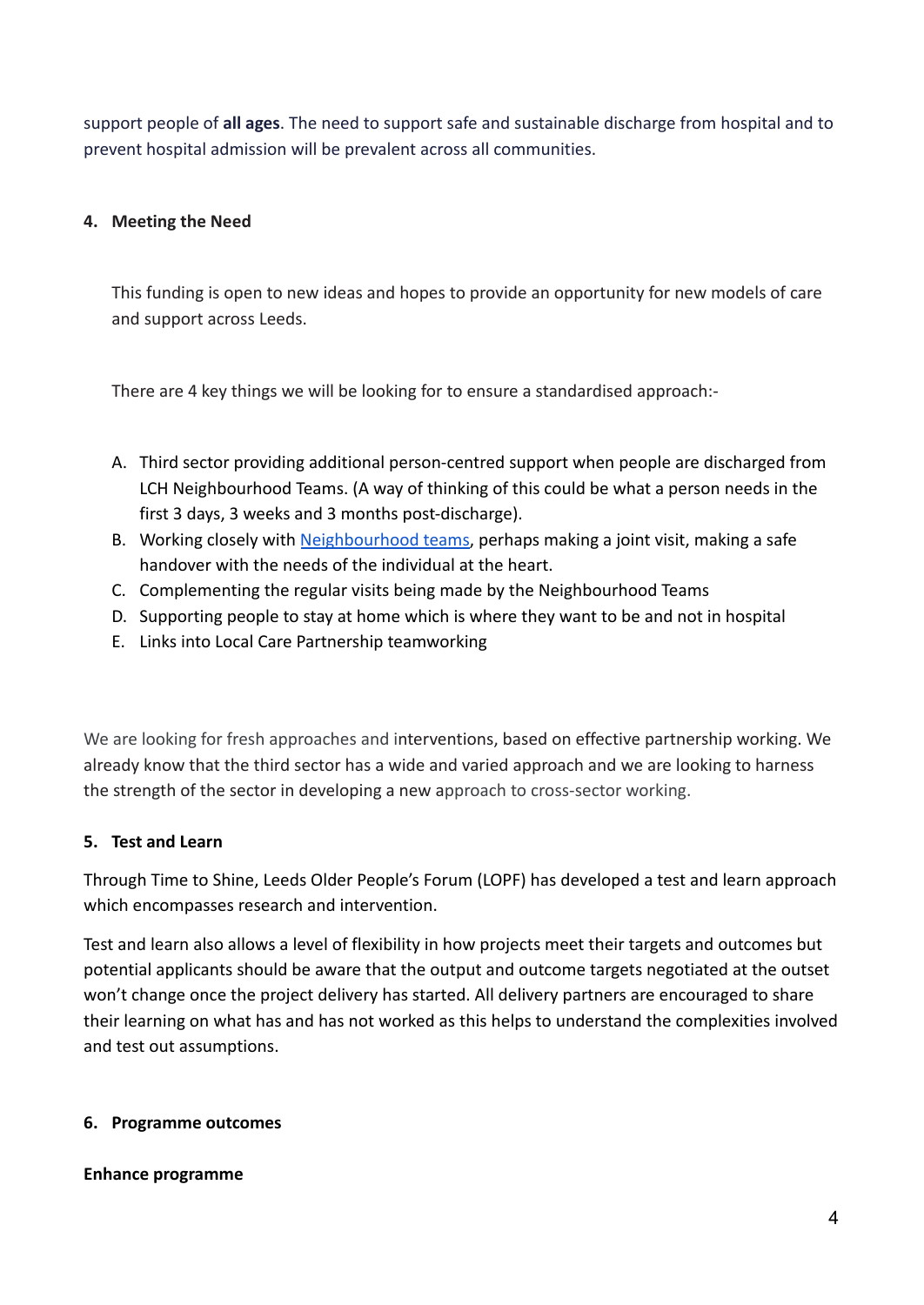This programme's main aims will be to support safe and sustainable discharge from hospital and neighbourhood teams into a secure home environment and to link Neighbourhood Teams with third sector organisations to enhance capacity in both sectors and avoid both delayed discharges and readmissions. Links with Local Care Partnerships will be important for the success of this programme too.

It is expected that this project will largely involve older people but it is acknowledged that the need for support will be present across all sections of the Leeds community. Joined up approaches which include organisations working with working under 50s will be required to make this work effectively. The programme will be a cross-sector partnership with all partners being equal to provide wraparound welfare.

We know from experience that authentic and genuine co-production results in effective projects and that in practice it involves people who use services being consulted, included and working together. Delivery partners will be required to include co-production as part of their project delivery.

Leeds Older People's Forum on behalf of the Forum Central partnership will manage the Enhance programme and commission delivery partners. The role of Leeds Older People's Forum includes working in partnership with LCH to deliver a learning and training programme throughout the programme. This will include mandatory and non-mandatory training.

# **7. Expected programme outcomes**

- 1. **Empower individuals** to improve their social own connections, health, quality of life and/or wellbeing to prevent admission to, or following discharge from, hospital
- 2. **Take a person-centred approach** by coproducing flexible, effective and tailored cross-sector support to identify goals and improve outcomes for individuals
- 3. **Enhance the NHS** by investing in third sector services to complement clinical service provision and reduce delays in hospital discharges
- 4. **Enhance partnerships** between third sector organisations, health professionals and individuals to improve efficiency, share up-to-date information, resolve challenges and evaluate impact
- 5. **Use a Test and Learn approach** to build on our understanding of 'what works' in Leeds

## **8. Requirements for projects commissioned as part of the Enhance Programme**

## **Project Aims**

Projects need not be solely focused on older people but we expect a high proportion of people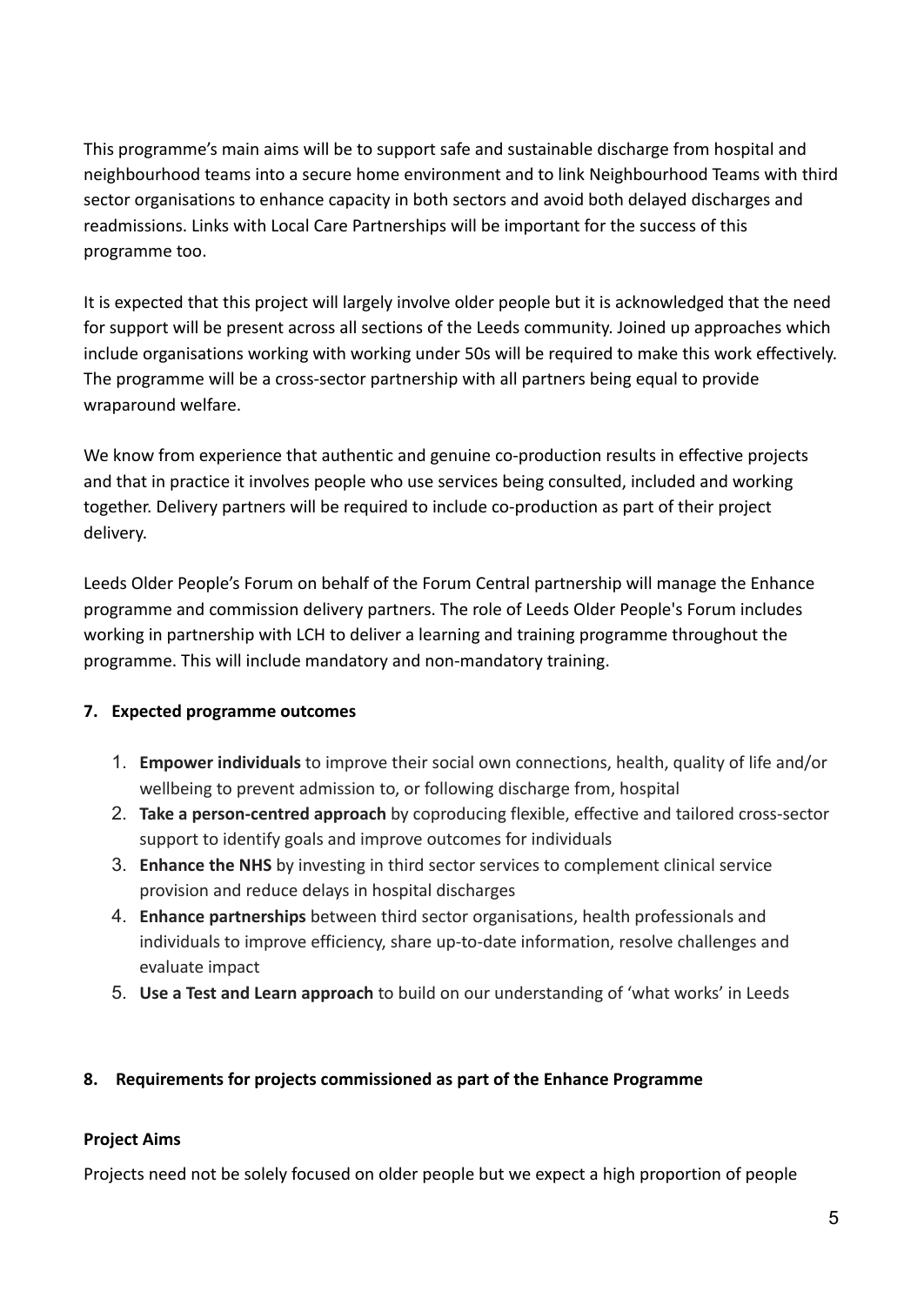supported through the projects to be older people (50+).

Each project will look at ways to support people in their own homes and add to the joint working/ partnership approach of the Neighbourhood Teams. Taking a Leeds-wide approach - we are looking at ways in which third sector providers can work with the Neighbourhood Teams and health and social care partners across Local Care Partnerships to improve the quality of experience of the individual.

## **9. Project Objectives**

- To establish ways to work more closely with the multi-disciplinary teams in neighbourhoods.
- To support individuals to retain their independence and improve their confidence after a period of ill-health thereby improving their well-being.
- To support people within their homes to develop coping strategies and self-care management alongside improved social connections to prevent unnecessary admission, or readmission, to hospital.
- **●** To provide person-centred support to people which complements existing services.

## **10. Projects will specifically focus on:**

- People recently discharged from hospital
- People requiring assistance to remain independent at home
- Seeking and receiving referrals from a variety of sources, which could include (but are not limited to):
	- Neighbourhood Teams
	- Self-referrals
	- Carers support services
	- Family and friends
	- Housing providers
	- Third sector organisations
	- GPs and Social Prescribing schemes
	- Hospital transport schemes (e.g Yorkshire Ambulance Service)
	- West Yorkshire Fire Service

## **11. Projects will offer:**

- A person-centred approach to project development with the views and wishes of the person at the heart of any plans.
- Solutions that aim to develop the individual person's social networks, supporting them to become better connected to their community and to be more resilient.
- Opportunities for people to be involved in the co-production of the project.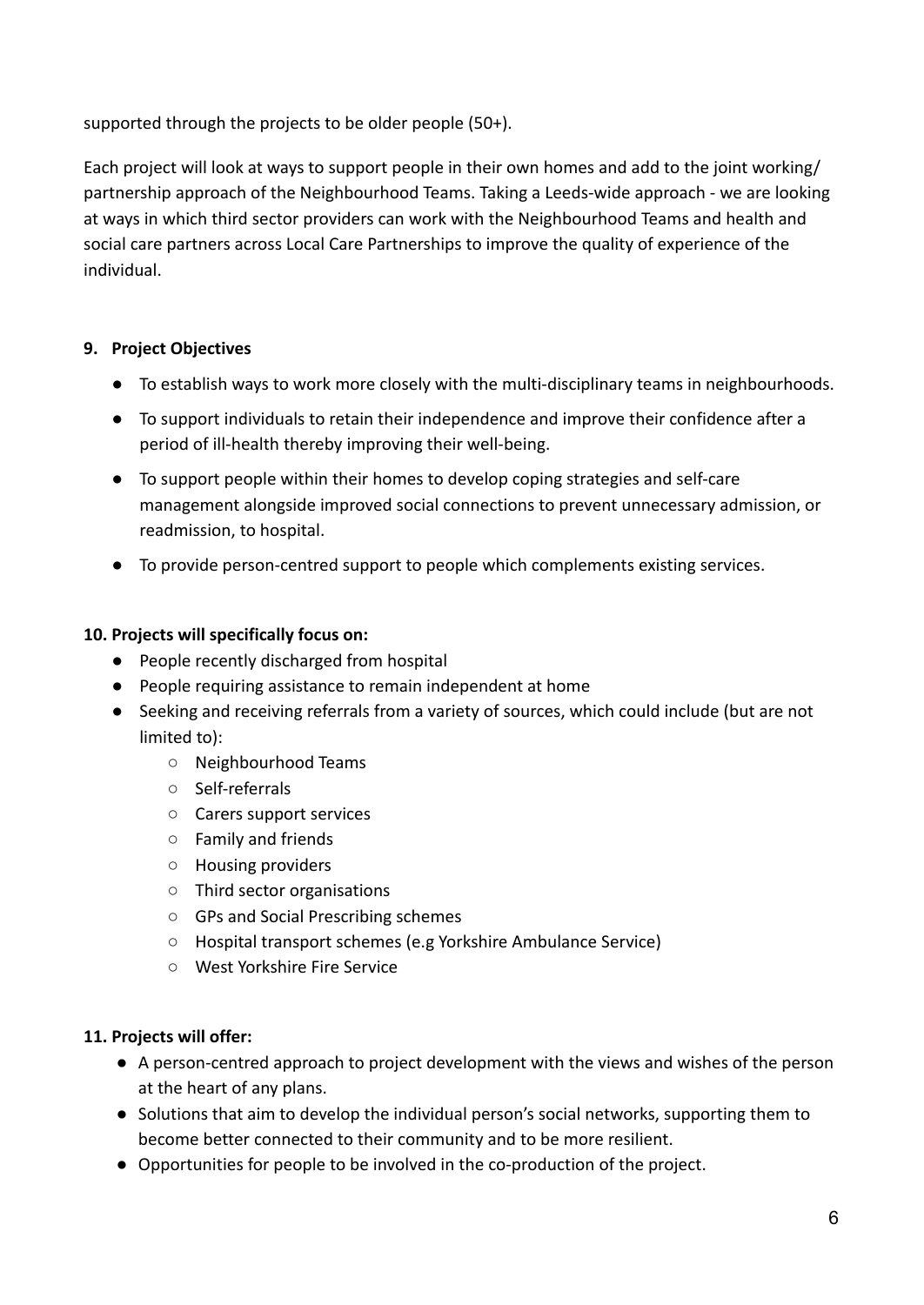## **12. Project requirements:**

- We expect that successful bidders will have a proven track record of working with individuals and groups in an empowering way.
- A demonstrable understanding of holistic support and how this could have an impact on the people the project aims to reach.
- Successful bidders should be able to demonstrate solid knowledge and experience of cross-sector partnership working, including integrated Neighbourhood Teams.
- Cross-Sector applications may be submitted, however the lead partner must be a third sector organisation.

# **13. Staff and resource requirements:**

- A staff and volunteer structure that enables safe, timely and responsive support to the person with clearly defined roles.
- Projects will be delivered by staff working in a person centred/community centred way, linking with Neighbourhood Teams and other health and social care services across the Local Care Partnership.
- Staff will be expected to work within their own competence and will be supported to seek training if planning to work outside their existing skill set; this includes mandatory training.
- Approximately 10% of staff time must be allocated to the monitoring and evaluation of the project to reflect the importance the Enhance Programme places on monitoring, evaluation and learning.
- Each project will undertake **[DBS](https://www.gov.uk/dbs-check-applicant-criminal-record)** checks for all staff/volunteers working with vulnerable groups and individuals.
- You may want to develop volunteer opportunities as part of the Project for example, befriending/shopping/dog walking etc
- Activity will be supported by trained staff and volunteers and will take place during flexible operating hours. This may require working towards the development of service provision to include evenings and weekends.
- The project must consider transport needs as part of their planning and development.
- Staff and volunteers will be expected to take part in training provided by the NHS and LOPF.

# **14. Key Performance Indicators**

We expect the project to work towards specific targets as agreed as part of the contract negotiations and in advance of the project commencing. However, it is anticipated that the Key Performance Indicators are likely to include:

● Demographic data for people taking part in each project- i.e age, ethnicity, disability, sexualilty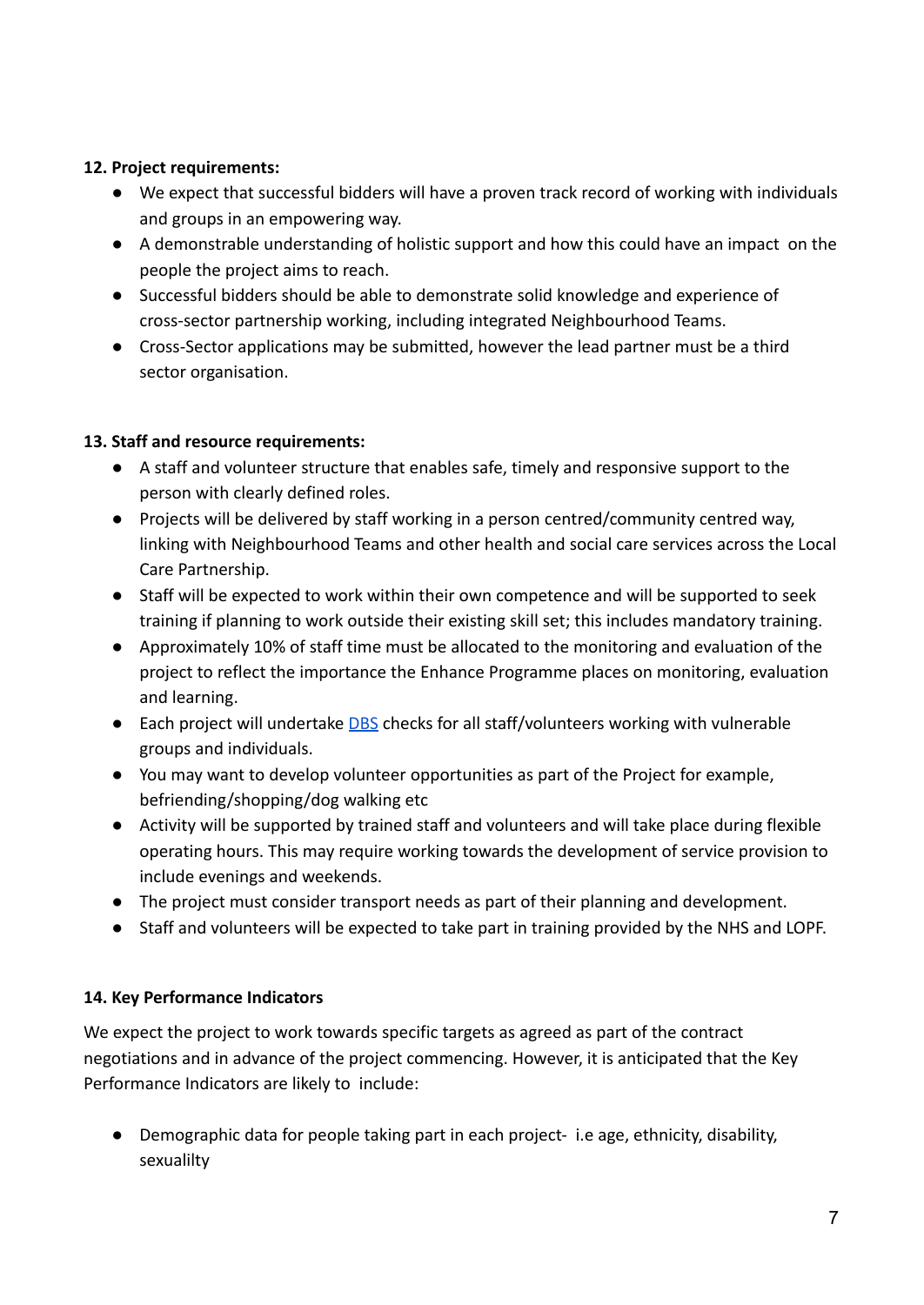- Quantitative data including, for example, the number of people supported, referrals received, multi-disciplinary meetings attended, volunteers recruited etc
- Qualitative data including, for example, case studies, test and learn case studies, quotes
- Contribution to the test and learn ethos, for example by taking part in shared learning sessions and formal training

#### **15. Geographical Cover**

There are 13 Neighbourhood Teams across Leeds:-

- Woodsley
- Chapeltown
- Meanwood
- Middleton
- Seacroft
- Armley
- Pudsey
- Beeston
- Morley
- Holt Park
- Kippax
- Wetherby
- Yeadon

The Enhance Programme aims to have third sector organisations support all 13 teams. Consortium bids are welcome.

#### **16. Monitoring and Evaluation**

Monitoring and evaluation are key aspects of the Enhance programme in terms of identifying which approaches make a significant difference to the lives of the people involved. Successful applicants will agree to submit the required project monitoring information and participate in the evaluation of the project and the programme. Sufficient staff time should be allocated to this, approximately 10%.

Quarterly monitoring is a vital part of the programme as it gives context, depth and understanding to the work. It is a mixture of quantitative data (numbers) and qualitative data (stories) and it brings the projects to life. It is expected that robust monitoring and evaluation will help LOPF and LCH to collect evidence of 'what works' and build a sound business case for continued investment in the Enhance programme beyond April 2023.

Monitoring must be submitted by  $14^{th}$  of the month following the end of the quarter i.e.  $14^{th}$  July,  $14<sup>th</sup>$  October and  $14<sup>th</sup>$  January. Payments for the next quarter will be released quarterly in advance on receipt of a satisfactory monitoring return. Delivery partners will be supported by the Enhance monitoring and evaluation officer at LOPF and templates will be provided to help make data collection easier.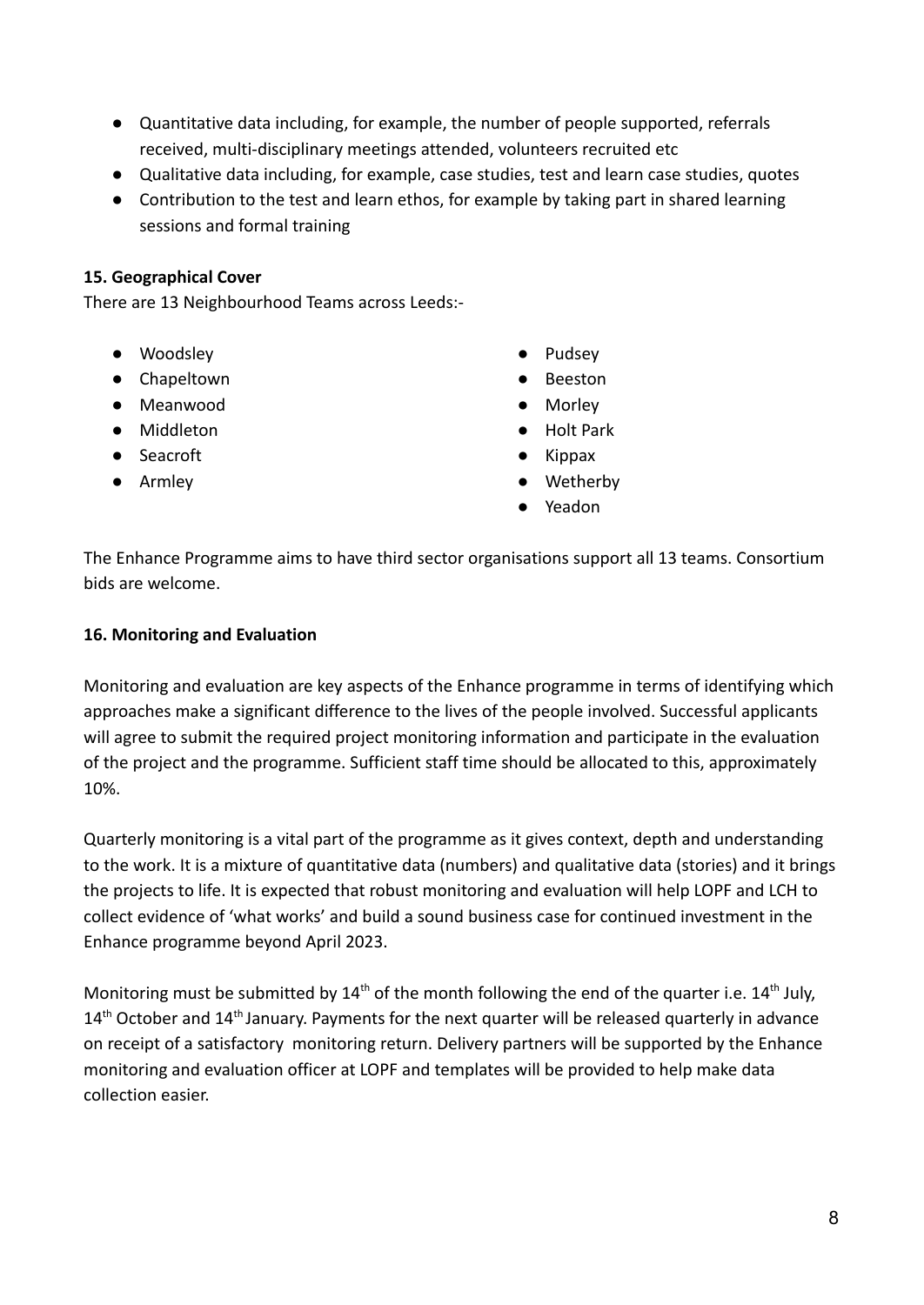## **17. Contract Management and Performance**

All projects must:

- Work towards the Enhance Programme outcomes
- Comply with monitoring requirements set out by Leeds Older People's Forum, as outlined in previous sections
- Embrace a test and learn ethos
- Work in a person-centred way
- Commit to partnership-working, collaboration and co-production
- Attend quarterly contract monitoring meetings with the programme manager

## **18. Contract Value**

The total fund available for the Enhance Programme is £800,000 The contract value for this work is variable with projects invited to apply within one of the

following:-

- £25,000 to £50,000 projects working in Neighbourhood Team area/ across one neighbourhood team.
- £50,000 £100,000 projects working across more than one Neighbourhood Team area / city wide

The contract duration is one year; April 2022 to March 2023. Funds should be spent by 31 March 2023.

The funding is open to third sector organisations. A partnership bid is welcomed and cross-sector applications are permissible where the lead partner is a third sector organisation.

We hope to make this funding recurrent to allow us to build on learning from the programme's learning in this first year?

## **19. Timescales**

- Applications open: Monday 7th February 2022
- Applications close: 5pm Friday 25th February 2022
- Funding released to successful applicants: 31 March 2022
- Projects start 1st April 2022